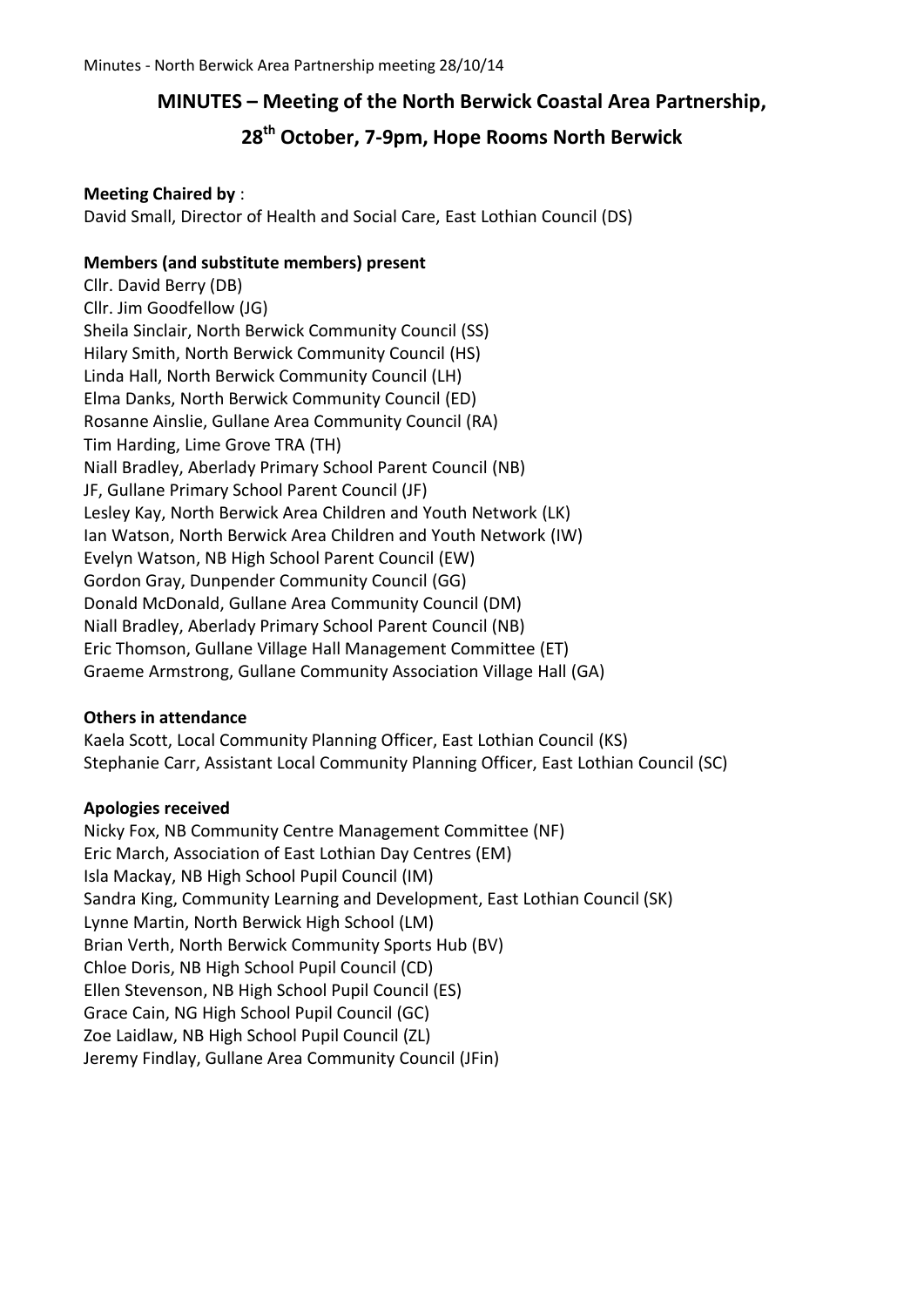| <b>Agenda Item</b>            | <b>Key discussion points</b>                                                                                                                                                                                                                                                                                                                                                                                                                                                                                                                                                                                                                                                                                                                                                                                                                                                                                                                                                                                                                                                                                                                                                                                                | <b>Action</b>                               |
|-------------------------------|-----------------------------------------------------------------------------------------------------------------------------------------------------------------------------------------------------------------------------------------------------------------------------------------------------------------------------------------------------------------------------------------------------------------------------------------------------------------------------------------------------------------------------------------------------------------------------------------------------------------------------------------------------------------------------------------------------------------------------------------------------------------------------------------------------------------------------------------------------------------------------------------------------------------------------------------------------------------------------------------------------------------------------------------------------------------------------------------------------------------------------------------------------------------------------------------------------------------------------|---------------------------------------------|
| 1. Welcome                    | DS welcomed everyone to the meeting. All present introduced                                                                                                                                                                                                                                                                                                                                                                                                                                                                                                                                                                                                                                                                                                                                                                                                                                                                                                                                                                                                                                                                                                                                                                 |                                             |
|                               | themselves and apologies were noted.                                                                                                                                                                                                                                                                                                                                                                                                                                                                                                                                                                                                                                                                                                                                                                                                                                                                                                                                                                                                                                                                                                                                                                                        |                                             |
| 2. Approval of the<br>minutes | NB asked that the minutes show that he had sent his apologies<br>rather than attended the meeting (currently he was listed as both)                                                                                                                                                                                                                                                                                                                                                                                                                                                                                                                                                                                                                                                                                                                                                                                                                                                                                                                                                                                                                                                                                         | Staff: amend<br>minutes of<br>the meeting   |
|                               | IG - was also listed as attending and apologising - staff to seek<br>clarification from her and amend the minutes accordingly                                                                                                                                                                                                                                                                                                                                                                                                                                                                                                                                                                                                                                                                                                                                                                                                                                                                                                                                                                                                                                                                                               | dated 9 <sup>th</sup><br>September<br>2014. |
|                               | The minutes were approved with no further amendments                                                                                                                                                                                                                                                                                                                                                                                                                                                                                                                                                                                                                                                                                                                                                                                                                                                                                                                                                                                                                                                                                                                                                                        |                                             |
| 3. Matters Arising            | <b>Engagement with young people</b><br>SC referred to ongoing discussions with Lynne Martin and the High<br>School Pupil Council, explaining that there has been cross-over<br>between the themes discussed at the Area Partnership meetings and<br>those areas of concern raised at pupil council meetings. The issue of<br>cyber bullying and the inappropriate use of social media, as well as<br>the links these have with mental health concerns may have potential<br>to be followed up more closely. SC noted that staff will be in<br>attendance at the next pupil council meeting, and will continue to<br>engage with the students throughout a wider school survey and<br>possible actions plans moving forward.<br>On the topic of cyber bullying, EV pointed out recent<br>$\bullet$<br>presentations on this topic were carried out at the<br>Pencaitland Parent Council Meeting and have proved to very<br>interesting and useful.                                                                                                                                                                                                                                                                           |                                             |
|                               | Some concern was raised at the non-attendance of the pupil council<br>representatives, however KS emphasised that the school holiday<br>period, and general busy time that schools are experiencing at<br>present have been one of the main contributors to this. She assured<br>that engagement and communication with the pupil council was<br>ongoing.<br><b>Resilient Communities Workshop</b><br>KS explained the role of this workshop in involving communities to<br>develop their own community resilient plans in response to real-life<br>emergency and crisis scenarios. KS encouraged any comments to be<br>made by those who were in attendance at this event.<br>HS spoke very highly of the workshop, noting its usefulness and<br>٠<br>positivity. HS continued to explain the importance of<br>communities not relying on the usual back-ups in times of crisis,<br>but rather, pulling resources together as a community.<br>It was noted that Cockenzie and Port-Seton currently already<br>$\bullet$<br>have a community plan in place and Pencaitland have adopted an<br>asset register approach. For example, in Pencaitland, if a tree<br>came down, the community council is contacted, who is then |                                             |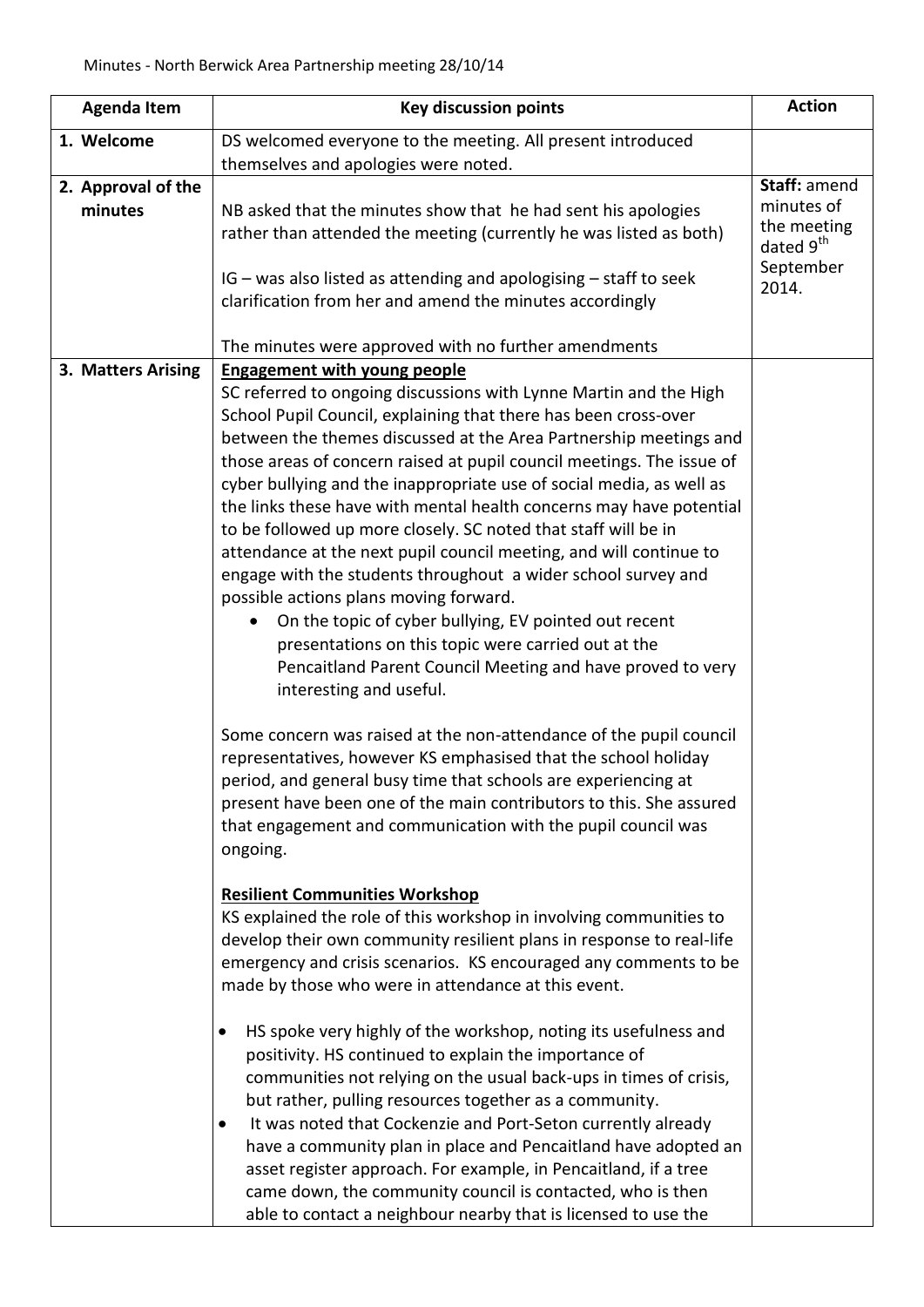| suited electrical equipment to remove the tree.<br>HS continued to point out that it is really about communities<br>helping themselves-the council will unfortunately not always<br>have the adequate resources to assist.<br>ED questioned how this information and discussions from the<br>workshop would be fed out to the community. HS explained that<br>each discussion table at the workshop was broken down into<br>localities, and as such, there would be different concerns from<br>community to community. The point was made, that, ultimately,<br>there are resources already readily available in the community- it<br>is about bringing these resources together in an effective and<br>meaningful way.                                                                                                                                                                                                                                                                                                                                                                                                                                                                                                                                                              |                                                                                                                 |
|--------------------------------------------------------------------------------------------------------------------------------------------------------------------------------------------------------------------------------------------------------------------------------------------------------------------------------------------------------------------------------------------------------------------------------------------------------------------------------------------------------------------------------------------------------------------------------------------------------------------------------------------------------------------------------------------------------------------------------------------------------------------------------------------------------------------------------------------------------------------------------------------------------------------------------------------------------------------------------------------------------------------------------------------------------------------------------------------------------------------------------------------------------------------------------------------------------------------------------------------------------------------------------------|-----------------------------------------------------------------------------------------------------------------|
| KS provided clarification on the various approaches that<br>communities could adopt as part of their own resilience plan. She<br>noted that the role of community councils in being first point-of-<br>contact could be an initial option, but will not necessarily be suitable<br>across all settings and appropriate for all communities.<br>KS pointed that there an offer of support on the part of the<br>council in place to develop local resilience plans, and the model<br>that is followed will cater to what is most effective for the<br>specific community.<br>KS further emphasised that this Resilience Plan, as with other<br>$\bullet$<br>community relevant strategies are not intended to be developed<br>in isolation but integrated into the Area Plan.<br>RA questioned if there were areas in Scotland where resilient plans,<br>such as the ones discussed at the workshop were operating<br>successfully. KS noted that this was the case, and confirmed a<br>sample of these examples would be added to the minutes.<br>Please refer to attached email document for the Community<br><b>Resilient Plan of St. Abbs- Scottish Borders.</b><br>For more information on Resilient Communities, please refer to<br>http://www.readyscotland.org/my-community/. | Staff: To add<br>a sample of<br>successful<br>community<br><b>Resilient Plan</b><br>examples to<br>the minutes) |
| <b>Broadband Connectivity</b><br>KS referred to the recent community broadband meeting that took<br>place on the 9 <sup>th</sup> of October that highlighted the areas of the county<br>who were unlikely to significantly benefit from either the<br>commercial role out of broadband or the Digital Scotland<br>programme designed to cover the rest of Scotland.<br>GG commented on the Broadband meeting that despite<br>being interesting, it was initially quite difficult to understand.<br>KS emphasised the importance for communities now, in moving<br>forward to work together rather than separately or individually in<br>looking at ways to aggregate demand - although acknowledging that                                                                                                                                                                                                                                                                                                                                                                                                                                                                                                                                                                            |                                                                                                                 |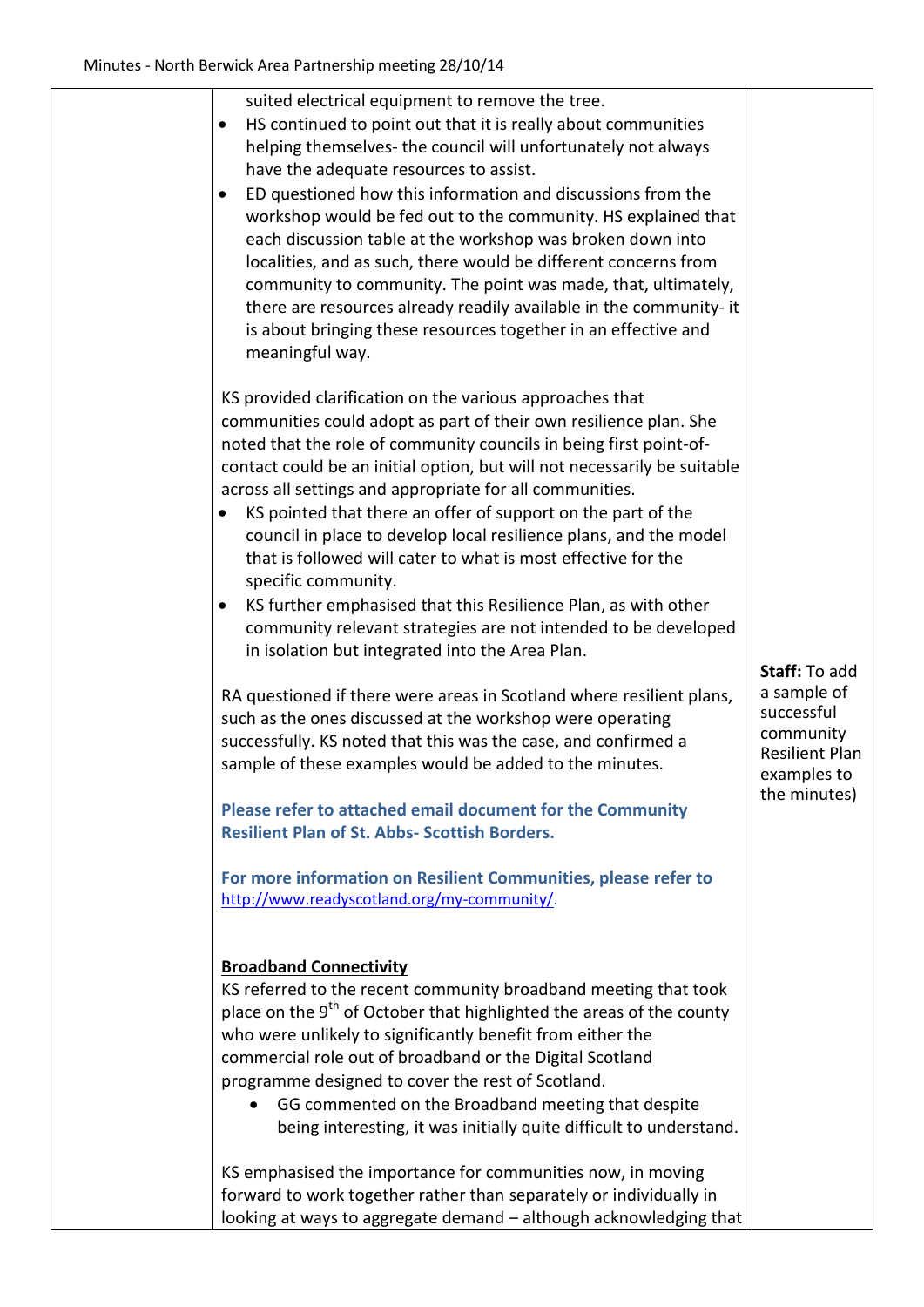| a single solution may not suit all communities.<br>Currently in progress is the development of a survey that will be<br>available on the East Lothian Consultation Hub and particular<br>communities that are at risk of missing the new broadband service<br>will be encouraged to fill this out.                                                                                                                                                                                                          |  |
|-------------------------------------------------------------------------------------------------------------------------------------------------------------------------------------------------------------------------------------------------------------------------------------------------------------------------------------------------------------------------------------------------------------------------------------------------------------------------------------------------------------|--|
|                                                                                                                                                                                                                                                                                                                                                                                                                                                                                                             |  |
|                                                                                                                                                                                                                                                                                                                                                                                                                                                                                                             |  |
| KS reinforced the idea that continuing to work alongside Community<br>Broadband will be paramount, with DS adding that it will be<br>important to involve as many premises as possible to demonstrate<br>the demand.                                                                                                                                                                                                                                                                                        |  |
| JG noted that the BT Open Reach Scheme aims to have coverage for<br>North Berwick Town by 2017, but stressed this was a provisional<br>date, and an aspiration. He emphasised that unless further change<br>occurred, or other options presented themselves, businesses in the<br>North Berwick Town Centre will continue to struggle.                                                                                                                                                                      |  |
|                                                                                                                                                                                                                                                                                                                                                                                                                                                                                                             |  |
| <b>MIR Consultation Process</b><br>DS made reference to item 5 in the agenda, and noted the<br>importance of the MIR consultation in putting this into context.                                                                                                                                                                                                                                                                                                                                             |  |
| DS explained that the council have now approved the Main Issues<br>Report to go out for consultation (approved 28 <sup>th</sup> October 2014).<br>Consultation on the MIR will begin on the 17 <sup>th</sup> November and there<br>will be a variety of ways interested individuals and groups can<br>respond including a public meeting in the North Berwick Community<br>Centre on the 4 <sup>th</sup> of December.                                                                                       |  |
| DS highlighted the Area Partnership meeting on the 3 <sup>rd</sup> of February<br>will also focus on the MIR. He noted that these two consultations<br>have two different purposes - the first being an open consultation<br>for the public to have its say on the proposals and raise any<br>concerns, the AP meeting being designed as a more deliberative<br>forum providing opportunity to review the responses from the<br>public meeting etc and attempt to collectively come to a ward wide<br>view. |  |
| It was brought to attention that the date put forward for the<br>second consultation on the 3 <sup>rd</sup> of February 2015 clashes with a<br>community council meeting.<br>There was also concern raised this date is too close to the end of<br>the consultation period.                                                                                                                                                                                                                                 |  |
| KS explained that the reason behind this date is deliberate to allow<br>the Planners who will be attendance to have a sense of the<br>responses received from across the ward already and bring this to<br>the meeting.                                                                                                                                                                                                                                                                                     |  |
| It was agreed to change this date however to avoid clashing with the<br>community council. KS noted she will raise this with planning staff,                                                                                                                                                                                                                                                                                                                                                                |  |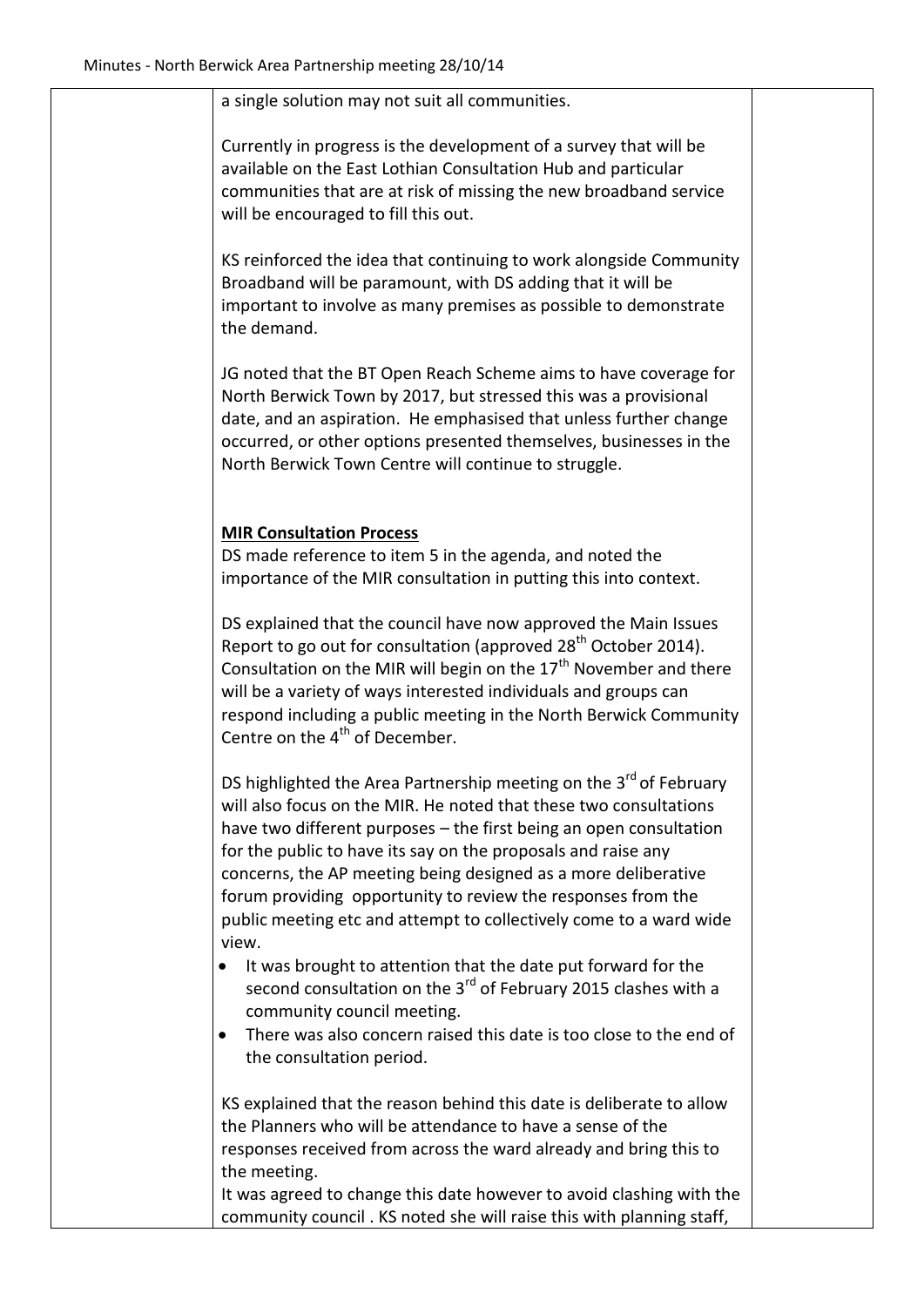|                                                                               |                         | and obtain confirmation as soon as possible.<br>Decision: To change the date of the second MIR consultation from<br>to Tuesday 27 <sup>th</sup> January.<br>JG noted there is a link on the front page of the East Lothian<br>$\bullet$<br>Council website to the draft MIR document. He emphasised the<br>idea that although there is temptation to refer straight to the<br>section on North Berwick, it is highly recommended, and useful,<br>to read the information that appears earlier in the document. JG<br>explained this includes information on the thinking behind the<br>MIR and its philosophy, and made the point that feedback is<br>sought, importantly, on the process as well. He encouraged those<br>at the table to read as much of the report as possible.<br>ED questioned the timing of the availability of a hard-copy of the<br>MIR. DS explained the report had only been approved for<br>consultation on that day and would be available able very soon -<br>with the consultation not opening until the 17 <sup>th</sup> November. | Staff:<br>Confirm with<br>relevant<br>planning staff<br>change of<br>date of the<br><b>AP MIR</b><br>consultation<br>to Tuesday<br>27 <sup>th</sup> January<br>2015 |  |
|-------------------------------------------------------------------------------|-------------------------|------------------------------------------------------------------------------------------------------------------------------------------------------------------------------------------------------------------------------------------------------------------------------------------------------------------------------------------------------------------------------------------------------------------------------------------------------------------------------------------------------------------------------------------------------------------------------------------------------------------------------------------------------------------------------------------------------------------------------------------------------------------------------------------------------------------------------------------------------------------------------------------------------------------------------------------------------------------------------------------------------------------------------------------------------------------|---------------------------------------------------------------------------------------------------------------------------------------------------------------------|--|
|                                                                               |                         | Information about the MIR and the consultation process can be<br>found at http://www.eastlothian.gov.uk/ldp<br><b>Any other matters?</b><br>No other matters were raised.                                                                                                                                                                                                                                                                                                                                                                                                                                                                                                                                                                                                                                                                                                                                                                                                                                                                                        |                                                                                                                                                                     |  |
|                                                                               |                         |                                                                                                                                                                                                                                                                                                                                                                                                                                                                                                                                                                                                                                                                                                                                                                                                                                                                                                                                                                                                                                                                  |                                                                                                                                                                     |  |
|                                                                               | 4. Consolidation        | KS made reference to the previous AP meeting where members had                                                                                                                                                                                                                                                                                                                                                                                                                                                                                                                                                                                                                                                                                                                                                                                                                                                                                                                                                                                                   |                                                                                                                                                                     |  |
| divided into 3 groups to discuss the prioritised key themes:<br>of key issues |                         |                                                                                                                                                                                                                                                                                                                                                                                                                                                                                                                                                                                                                                                                                                                                                                                                                                                                                                                                                                                                                                                                  |                                                                                                                                                                     |  |
|                                                                               | and targeted<br>actions | 1. opportunities for young people,<br>2. travel and transport                                                                                                                                                                                                                                                                                                                                                                                                                                                                                                                                                                                                                                                                                                                                                                                                                                                                                                                                                                                                    |                                                                                                                                                                     |  |
|                                                                               |                         | 3. increasing older population.                                                                                                                                                                                                                                                                                                                                                                                                                                                                                                                                                                                                                                                                                                                                                                                                                                                                                                                                                                                                                                  |                                                                                                                                                                     |  |
|                                                                               |                         |                                                                                                                                                                                                                                                                                                                                                                                                                                                                                                                                                                                                                                                                                                                                                                                                                                                                                                                                                                                                                                                                  |                                                                                                                                                                     |  |
|                                                                               |                         | KS distributed a document that pulled together these discussions                                                                                                                                                                                                                                                                                                                                                                                                                                                                                                                                                                                                                                                                                                                                                                                                                                                                                                                                                                                                 |                                                                                                                                                                     |  |
|                                                                               |                         | into potential ideas moving forward. She emphasised that these still                                                                                                                                                                                                                                                                                                                                                                                                                                                                                                                                                                                                                                                                                                                                                                                                                                                                                                                                                                                             |                                                                                                                                                                     |  |
|                                                                               |                         | remain beginning discussions. KS encouraged those in attendance to                                                                                                                                                                                                                                                                                                                                                                                                                                                                                                                                                                                                                                                                                                                                                                                                                                                                                                                                                                                               |                                                                                                                                                                     |  |
|                                                                               |                         | take this collation back to their groups and bring ideas forward for                                                                                                                                                                                                                                                                                                                                                                                                                                                                                                                                                                                                                                                                                                                                                                                                                                                                                                                                                                                             |                                                                                                                                                                     |  |
|                                                                               |                         | incorporation.                                                                                                                                                                                                                                                                                                                                                                                                                                                                                                                                                                                                                                                                                                                                                                                                                                                                                                                                                                                                                                                   |                                                                                                                                                                     |  |
|                                                                               |                         | HS sought clarification that this document remained a work in a<br>$\bullet$<br>progress and questioned if any solutions or comments could still<br>be added.                                                                                                                                                                                                                                                                                                                                                                                                                                                                                                                                                                                                                                                                                                                                                                                                                                                                                                    |                                                                                                                                                                     |  |
|                                                                               |                         | There was some concern raised that ideas could be limited as the<br>$\bullet$                                                                                                                                                                                                                                                                                                                                                                                                                                                                                                                                                                                                                                                                                                                                                                                                                                                                                                                                                                                    |                                                                                                                                                                     |  |
|                                                                               |                         | group was allocated each theme in individual groups.                                                                                                                                                                                                                                                                                                                                                                                                                                                                                                                                                                                                                                                                                                                                                                                                                                                                                                                                                                                                             |                                                                                                                                                                     |  |
|                                                                               |                         | KS confirmed that ideas submitted via email following the last<br>٠                                                                                                                                                                                                                                                                                                                                                                                                                                                                                                                                                                                                                                                                                                                                                                                                                                                                                                                                                                                              |                                                                                                                                                                     |  |
|                                                                               |                         | meeting have already been added, and any further feedback is                                                                                                                                                                                                                                                                                                                                                                                                                                                                                                                                                                                                                                                                                                                                                                                                                                                                                                                                                                                                     |                                                                                                                                                                     |  |
|                                                                               |                         | strongly encouraged.<br>DS noted that from this process, some key actions can be<br>$\bullet$                                                                                                                                                                                                                                                                                                                                                                                                                                                                                                                                                                                                                                                                                                                                                                                                                                                                                                                                                                    |                                                                                                                                                                     |  |
|                                                                               |                         | identified, and it remains a work in progress.                                                                                                                                                                                                                                                                                                                                                                                                                                                                                                                                                                                                                                                                                                                                                                                                                                                                                                                                                                                                                   |                                                                                                                                                                     |  |
|                                                                               |                         |                                                                                                                                                                                                                                                                                                                                                                                                                                                                                                                                                                                                                                                                                                                                                                                                                                                                                                                                                                                                                                                                  |                                                                                                                                                                     |  |
|                                                                               |                         | <b>Travel and Transport</b>                                                                                                                                                                                                                                                                                                                                                                                                                                                                                                                                                                                                                                                                                                                                                                                                                                                                                                                                                                                                                                      |                                                                                                                                                                     |  |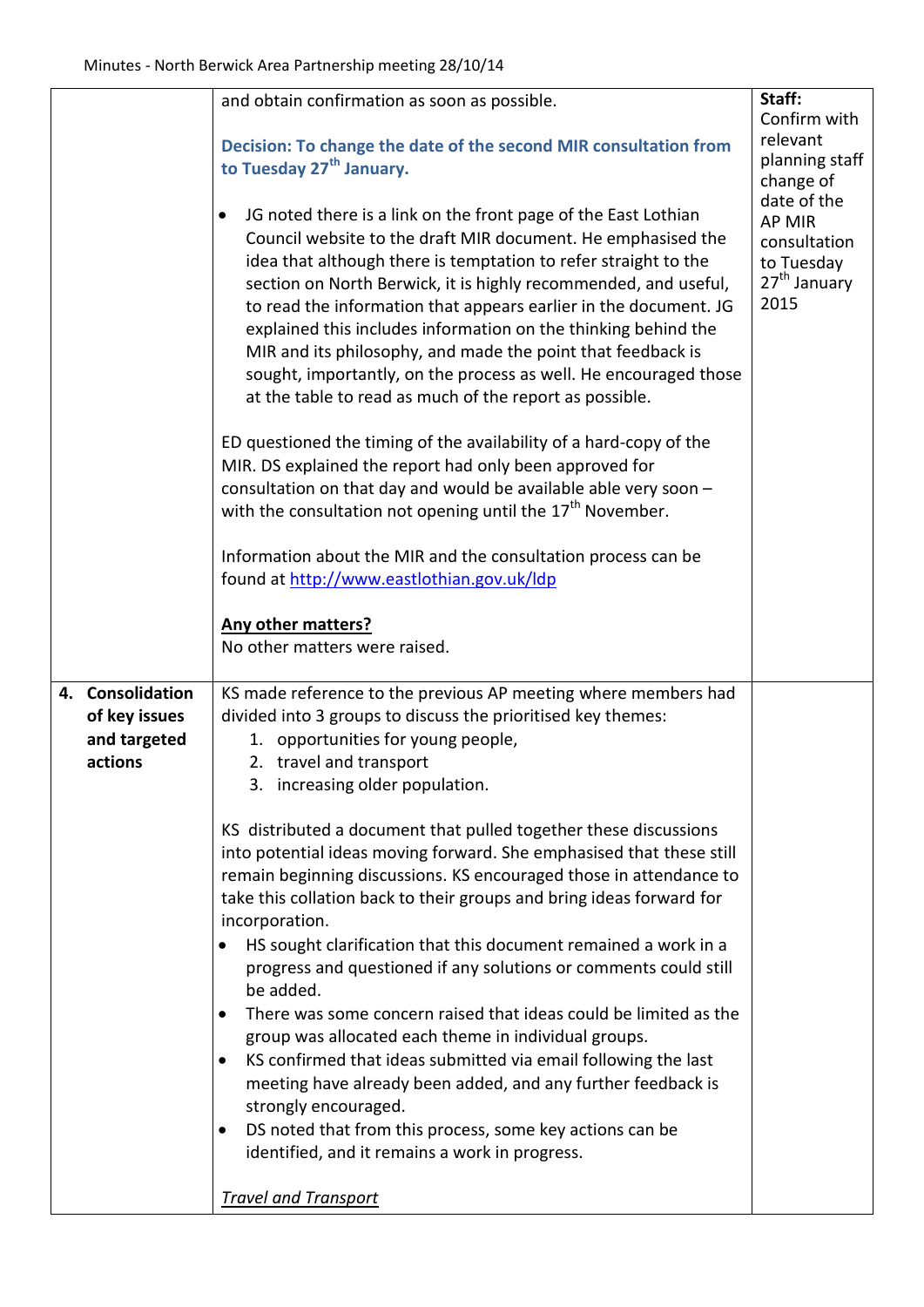| DB highlighted that building an understanding of the current travel<br>and transport environment, and where budgets are already<br>committed, for example, will enable more targeted plans of action<br>to be put forward and referred to the reference made to the<br>Community Rail Partnership.<br>KS explained that RM, Asst. Local Community Planning<br>Officer had attended a meeting of this group regarding<br>making links between issues being raised at Area<br>Partnerships and their Action Plan.                                                                                                                                                                                                                                                                           |  |
|-------------------------------------------------------------------------------------------------------------------------------------------------------------------------------------------------------------------------------------------------------------------------------------------------------------------------------------------------------------------------------------------------------------------------------------------------------------------------------------------------------------------------------------------------------------------------------------------------------------------------------------------------------------------------------------------------------------------------------------------------------------------------------------------|--|
| KS reinforced the positive timing for input on travel and transport,<br>explaining that at present, it was a productive time to be having<br>these conversations, particularly as initiatives such as the Local<br>Transport Strategy are progressing.<br>the date of completion of the Local Transport Strategy was<br>$\bullet$<br>questioned. DS confirmed it remains a program in discussion.<br>RA pointed out the significance of not having a Local<br>$\bullet$<br>Transport Strategy over the past few years, and noted that<br>the non-existence of a strategy has inhibited the success of<br>grant applications.<br>KS confirmed that, despite being put on hold in previous<br>$\bullet$<br>years, it is being acted on again.                                               |  |
| KS also highlighted the point re Community Transport, noting that,<br>to date, there has not been an effective, creative approach across<br>East Lothian and that community transport unfortunately has not<br>been developed on a larger scale.<br>ED referred to the success of the Day Centre in raising<br>£70,000 to go towards a bus for the North Berwick Day<br>Centre, which is due to arrive in March. She made pointed<br>out, however, that as they have a blue badge for the bus they<br>are unable to rent it out to other parties. There was general<br>agreement that this is not ideal to have a bus potentially<br>sitting idle for long periods of time or not being used to full<br>capacity or potential.                                                            |  |
| GA expressed concern regarding the recent grant success of<br>the community council for a bus, noting that this would be<br>highly advantageous for the junior sports section of the<br>Sports Hub. At present, there is reliance either on parents, or<br>the expense of renting a mini bus for kids to complete in<br>inter-county tournaments.<br>DB explained the importance of gaining input into what the<br>community really requires, and noted that unless this occurs,<br>it is a barrier to things becoming a community asset. He<br>stated that the community buses do not currently link<br>together there is a need for more joined-up thinking.<br>JG clarified the use of the bus at the North Berwick High<br>School, and confirmed that everyone was entitled access to |  |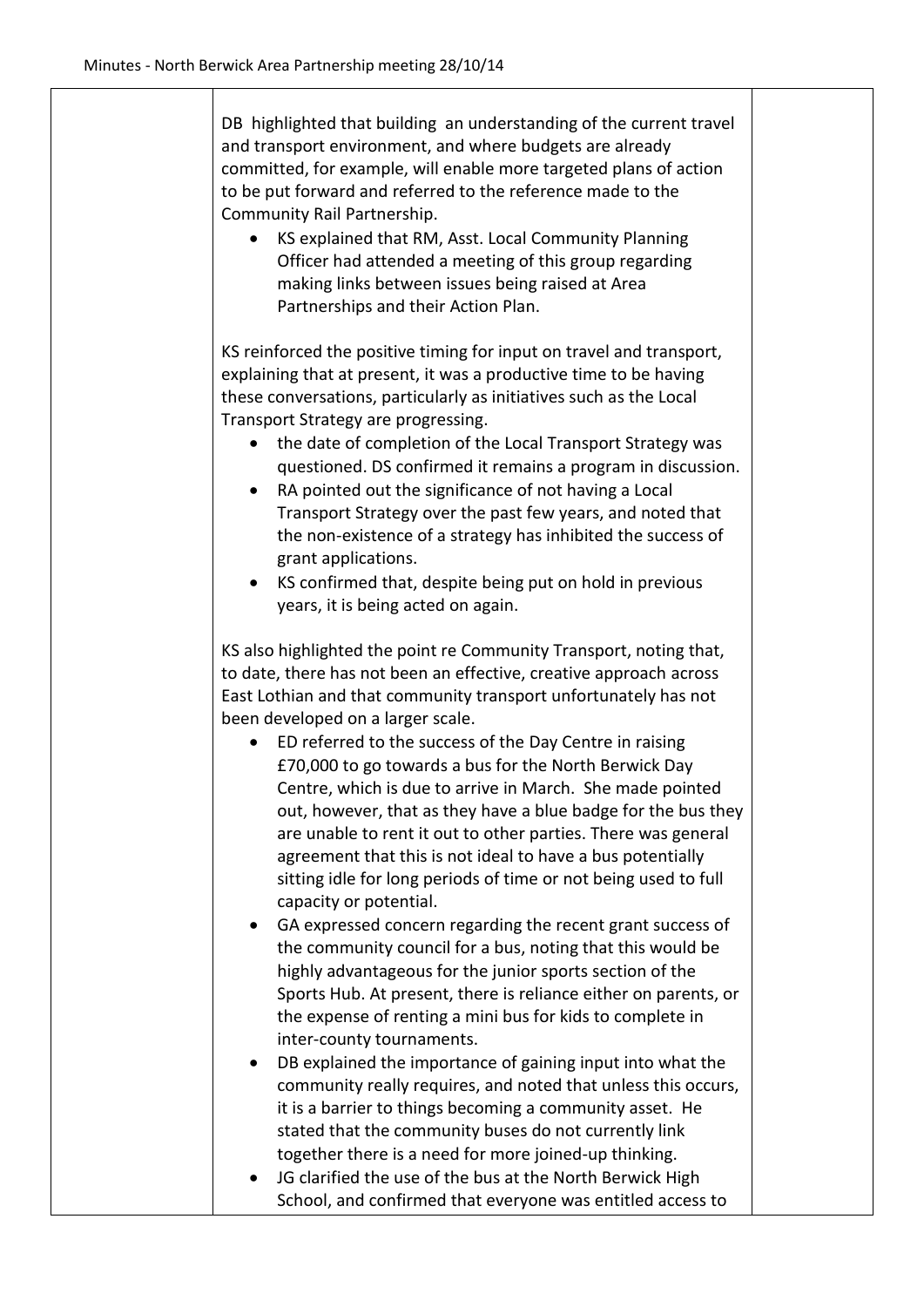|                                                  | this bus- it was not solely for use by the High School. DS<br>commented that considering a situation such as these,<br>perhaps there is scope for more information-giving regarding<br>these vehicles and community transport in general.                                                                                                                                                                                                                                                                                                                                                                                                                                                                                      |                                                                     |
|--------------------------------------------------|--------------------------------------------------------------------------------------------------------------------------------------------------------------------------------------------------------------------------------------------------------------------------------------------------------------------------------------------------------------------------------------------------------------------------------------------------------------------------------------------------------------------------------------------------------------------------------------------------------------------------------------------------------------------------------------------------------------------------------|---------------------------------------------------------------------|
|                                                  | DS confirmed that supported bus-routes are being re-tendered and<br>that the timing for this discussion is significant enabling a positive<br>input.                                                                                                                                                                                                                                                                                                                                                                                                                                                                                                                                                                           |                                                                     |
|                                                  | JF put forward to area of concern surrounding core paths, and what<br>progress was occurring in this area. KS confirmed that a meeting<br>took place with the Core Path Officers of council who have stated<br>they are updating their strategy, and more accurate information will<br>become available in the next couple of weeks. This will essentially<br>provide a clearer picture of existing and planned core paths, and<br>how active transport will ultimately be addressed.                                                                                                                                                                                                                                          |                                                                     |
|                                                  | GA expressed surprise at the inclusion of 'need for<br>personable ticket office', in the travel and transport section,<br>deeming this should not be a priority.<br>KS emphasised that this document was a collation of all ideas<br>$\bullet$<br>that have been put forward so far, not a document that was<br>being put forward at present to be acted on.<br>KS confirmed from an email response from Scot Rail via CH<br>$\bullet$<br>that a platform extension at North Berwick station has been<br>approved and will take place. It has been confirmed that<br>increased capacity on the trains can only take place with an<br>extension of the platform.<br>DB pointed out the possibility of a regular Dunbar service, |                                                                     |
|                                                  | explaining that if this linked with North Berwick, capacity<br>problems could be significantly alleviated.<br><b>Increasing Older Population</b><br>KS explained the relevance of the Health and Social Care Integration<br>Consultation in addressing the issue of an increasing older<br>population. Despite there not being an extensive list of potential<br>actions currently, KS went on to add there will be a more focussed<br>discussion surrounding this theme in the near future.                                                                                                                                                                                                                                   |                                                                     |
|                                                  | DS requested clarification on the time-scale of the Local Area Plan.<br>KS explained the intention is to have a framework, and draft plan<br>around March / April 2015 but that much of the timing will depend<br>on the contribution of members.                                                                                                                                                                                                                                                                                                                                                                                                                                                                              |                                                                     |
| 5. Building up<br>our<br>understanding<br>of the | KS referred to the next three key themes of:<br>Sustainable local economies<br>а.<br>Greenspace and the local environment<br>b.<br>c. Access to appropriate, affordable housing                                                                                                                                                                                                                                                                                                                                                                                                                                                                                                                                                | AP: To add<br>any relevant<br>feedback<br>and/or extra<br>comments. |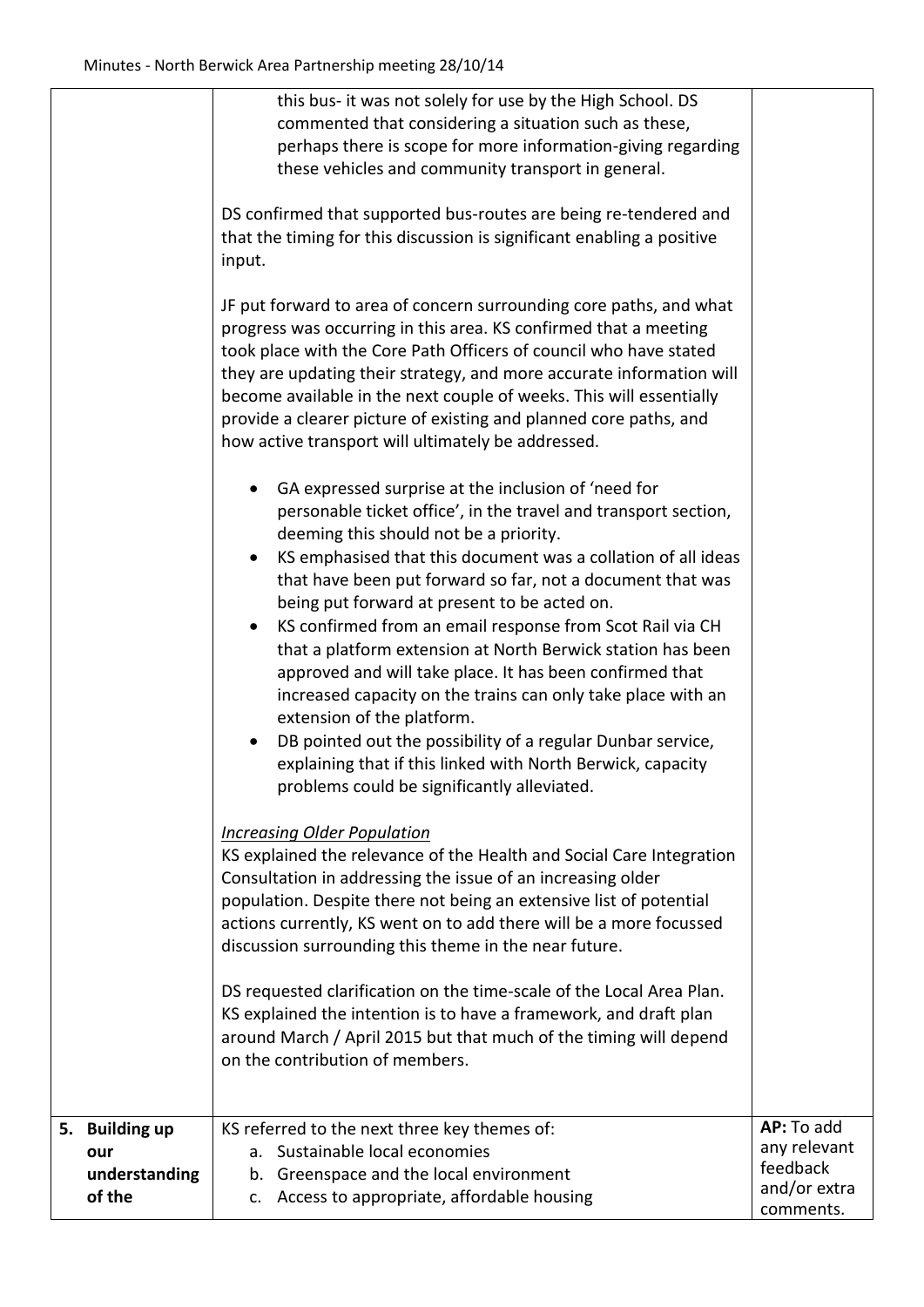|               | following<br>themes to<br>identify focus<br>areas for the<br>Area Plan (in<br>the context of<br>the upcoming<br><b>MIR</b><br>consultation) | She made reference to the strong link between these themes and<br>the MIR, and explained the importance of beginning to understand<br>what the specific issues are in this area and what changes need to be<br>made.<br>The AP was encouraged to take part in a whole group task, and<br>asked to record, for each of the three themes:<br>What are the current issues or areas of concern?<br>i)<br>What do we still need to find out?<br>ii)<br>Responses from this can be found in Appendix 1.2.                                                                                                                                                                                                                                                                                                                                                                                                                                                                                                                                                                                                                                                                                                                                                                                                                                                                                                                                                                                                                                                                        |                                                                                                           |
|---------------|---------------------------------------------------------------------------------------------------------------------------------------------|----------------------------------------------------------------------------------------------------------------------------------------------------------------------------------------------------------------------------------------------------------------------------------------------------------------------------------------------------------------------------------------------------------------------------------------------------------------------------------------------------------------------------------------------------------------------------------------------------------------------------------------------------------------------------------------------------------------------------------------------------------------------------------------------------------------------------------------------------------------------------------------------------------------------------------------------------------------------------------------------------------------------------------------------------------------------------------------------------------------------------------------------------------------------------------------------------------------------------------------------------------------------------------------------------------------------------------------------------------------------------------------------------------------------------------------------------------------------------------------------------------------------------------------------------------------------------|-----------------------------------------------------------------------------------------------------------|
| 6. Next steps |                                                                                                                                             | <b>Consultation on Health and Social Care Integration</b><br>In advance of the next AP meeting on the 25 <sup>th</sup> November which will<br>be discussing the Health and Social Care Integration, DS delivered a<br>brief introduction to this Integrated Joint Board explaining their role<br>in providing strategic direction for the delivery and health and social<br>care across East Lothian<br>Please refer to attached document for a copy of this presentation.<br>The complexities of this proposed integration, and potential<br>challenges were raised, particularly questions surrounding the<br>success of a unified approach being achieved by two very<br>different strategic bodies.<br>DS emphasised the responsibility and importance of the<br>٠<br>Integrated Joint Board in essentially guiding the delivery of an<br>ongoing shared response to a singular problem.<br>DS encouraged the AP to begin to consider the areas of North<br>٠<br>Berwick where this Integration could have a substantial impact.<br>He reinforced the importance of reflecting on the health and care<br>issues that are unique to North Berwick, for example, the high<br>prevalence of stroke in this ward, and matching the level of care<br>required for this.<br>Prior to the Consultation on the Health and Social Care Integration<br>on 25 <sup>th</sup> November, the AP and wider community are encouraged to<br>consider where the priorities lie in North Berwick, and how this<br>integration can assist with setting strategic goals for the delivery of |                                                                                                           |
|               | 7. AOCB                                                                                                                                     | KS informed members about the East Lothian Community Rail<br>Partnership Launch Event taking place on Tuesday November 18 <sup>th</sup><br>from 2 to 4pm. A copy of the invitation will be attached with the<br>minutes.<br>KS emphasised that this Partnership is much broader than simply rail<br>usage, and there is potential for significant work to be carried out in<br>relation to how people are accessing public transport, including<br>disabled accessibility issues.                                                                                                                                                                                                                                                                                                                                                                                                                                                                                                                                                                                                                                                                                                                                                                                                                                                                                                                                                                                                                                                                                          | <b>ACTION: -</b><br><b>RSVP to:</b><br><b>Annette</b><br>Filby:<br>(E)<br><b>Annette@ac</b><br>orp.uk.com |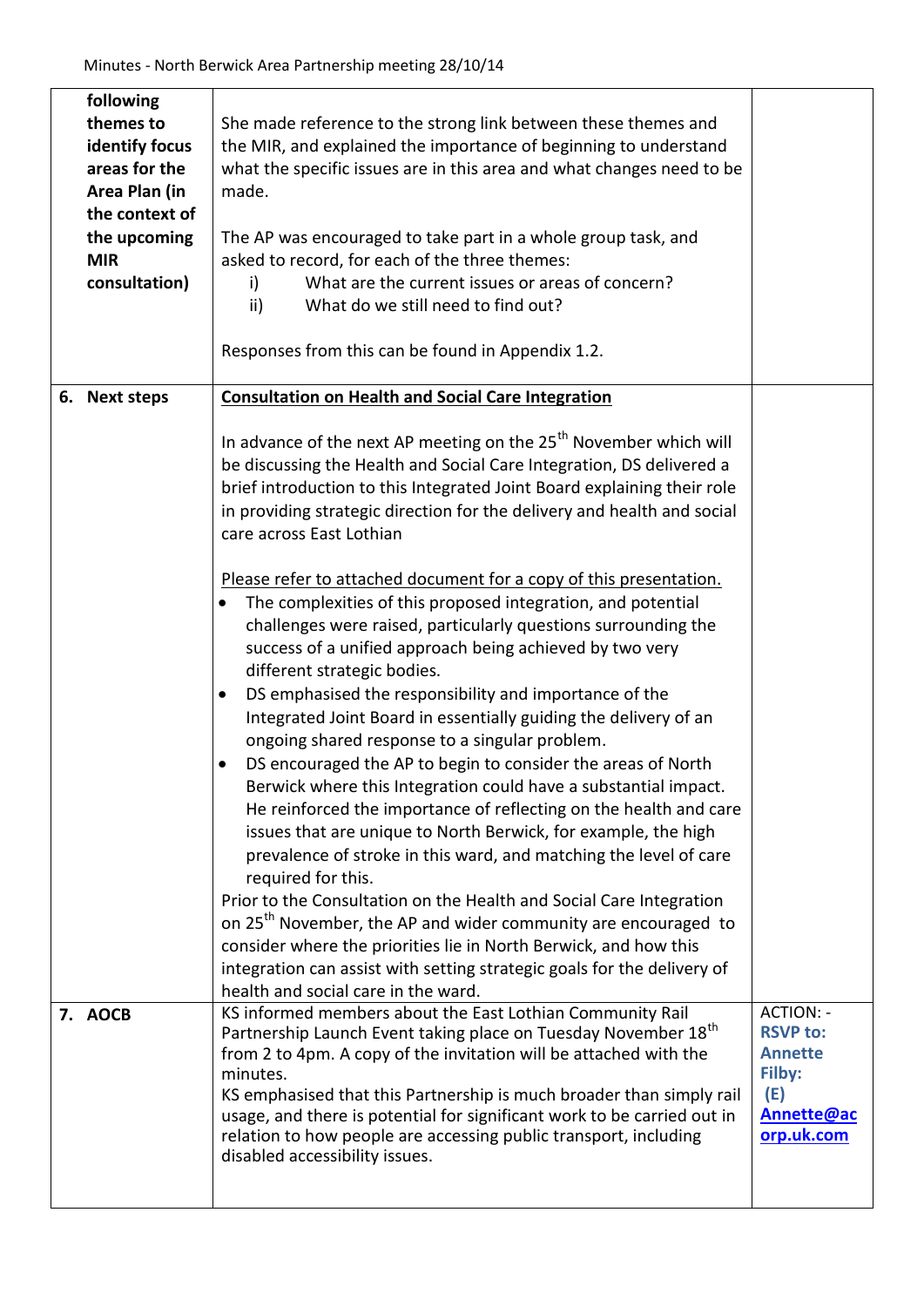| 8. | Dates of next                                                           | Tuesday 25 <sup>th</sup> November, 7-9pm, Dirleton Primary School: focus on | Please send          |
|----|-------------------------------------------------------------------------|-----------------------------------------------------------------------------|----------------------|
|    | meetings                                                                | <b>Health and Social Care</b>                                               | anv                  |
|    |                                                                         |                                                                             | apologies to:        |
|    | Tuesday 27 <sup>th</sup> January, 7-9pm, TBC Hope Rooms, North Berwick: |                                                                             | nbc-<br>ap@eastlothi |
|    |                                                                         | focus on the MIR                                                            | an.gov.uk            |
|    |                                                                         |                                                                             |                      |

**Contact:** Kaela Scott, Local Community Planning Officer Email: [nbc-ap@eastlothian.gov.uk](mailto:nbc-ap@eastlothian.gov.uk) Phone: 01620 827822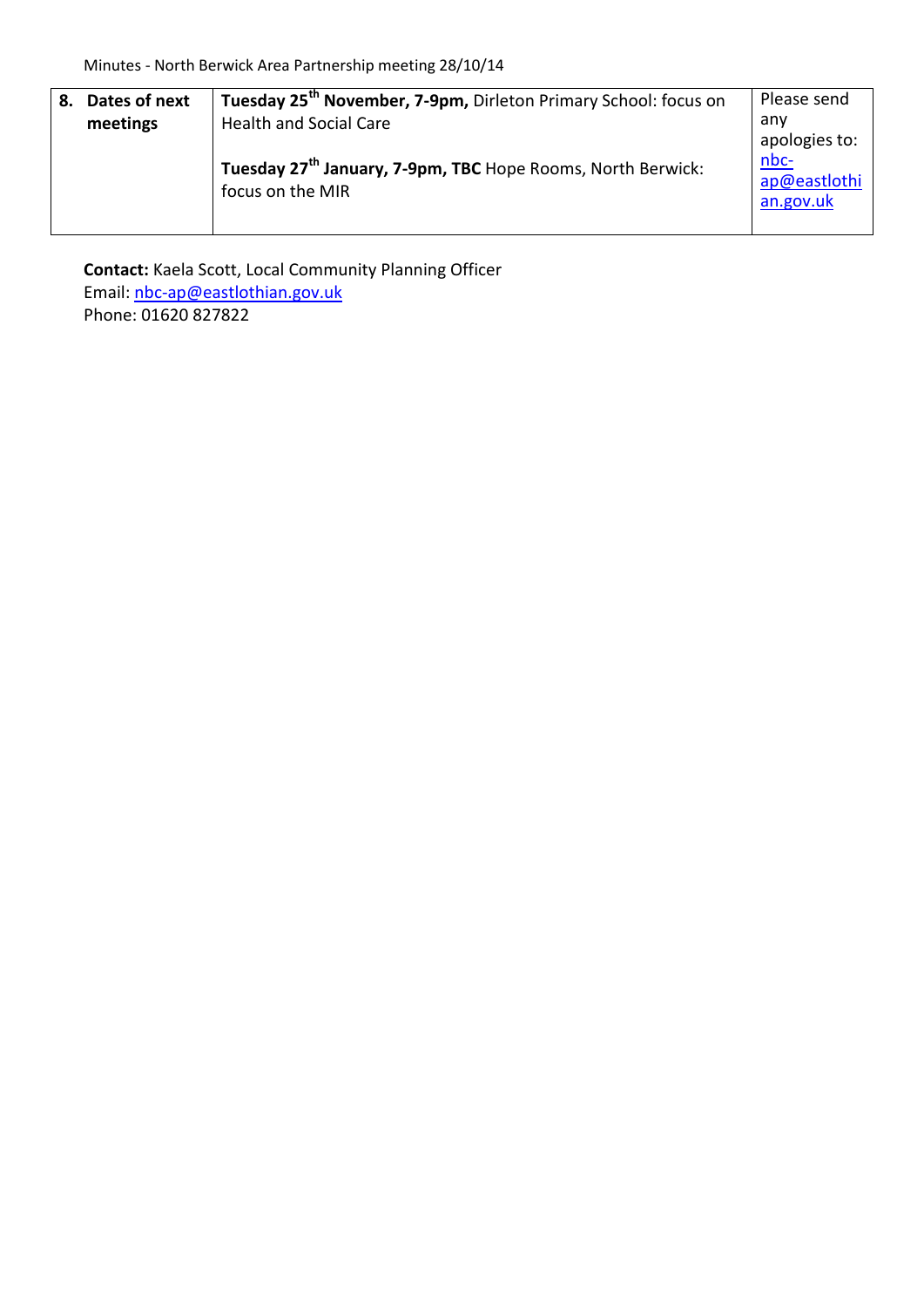# *Appendix 1.1. North Berwick- moving forward (Consolidation of three themes discussed 9th September)*

### **Opportunities for young people**

| <b>Key issues</b><br>Identified                                                                                                                                                                                                  | <b>Progress</b>                                                                                                                                                                                                                                                                                                             | What is still to be looked at?                                                                                                                                                                                                                                                                                                                                                                                                                                                                                                                                                              | What actions are being put<br>forward so far?                                                                                                                                                                                                                                                                                                                                                                                                                                                                                                                           | <b>Next Steps</b>                                                                                                                                                                                                                                                                                                              |
|----------------------------------------------------------------------------------------------------------------------------------------------------------------------------------------------------------------------------------|-----------------------------------------------------------------------------------------------------------------------------------------------------------------------------------------------------------------------------------------------------------------------------------------------------------------------------|---------------------------------------------------------------------------------------------------------------------------------------------------------------------------------------------------------------------------------------------------------------------------------------------------------------------------------------------------------------------------------------------------------------------------------------------------------------------------------------------------------------------------------------------------------------------------------------------|-------------------------------------------------------------------------------------------------------------------------------------------------------------------------------------------------------------------------------------------------------------------------------------------------------------------------------------------------------------------------------------------------------------------------------------------------------------------------------------------------------------------------------------------------------------------------|--------------------------------------------------------------------------------------------------------------------------------------------------------------------------------------------------------------------------------------------------------------------------------------------------------------------------------|
| This can be broken<br>into 4 key areas:<br>a) Social<br>media/mental<br>health<br>b) Limited training<br>and<br>employment<br>opportunities<br>c) Loss of Space<br>d) Travel between<br>villages, North<br>Berwick and<br>beyond | $24/6$ – meeting<br>identified challenges<br>for young people/<br>youth services<br>August - Pupil Council<br>prioritised key issues<br>$9/9$ – Opportunities for<br>young people<br>identified as a priority<br>theme - small group[<br>discussion identifying<br>key issues<br>Ongoing consultation<br>with Pupil Council | - Investigating links between mental<br>health statistics and cyber bullying<br>prevalence in North Berwick<br>- How can we ensure social media is<br>being used appropriately?<br>- Looking at the discrepancy between<br>current training and employment<br>opportunities and what is intended to<br>be provided- the barriers to this<br>becoming reality.<br>- Considering future implications of loss<br>of SPACE= potential new options for<br>dedicated youth spaces, considering<br>future possible travel and transport<br>options<br>Specific transport needs for young<br>people | Surveying young people re the<br>extent of the cyber bullying<br>issue in the area<br>Cyber bullying campaign within<br>school aligned with positive<br>social media use promotion-<br>consider creative options such<br>as a phone application<br>Corporate responsibility from<br>local employers- are incentive<br>payments required?<br>Working with East Lothian<br>Works to develop opportunities<br>in the East of the county<br>SAQ qualifications conducted<br>by youth project workers<br>Provision and/or<br>encouragement towards<br>apprenticeship schemes | The Ideas put forward need to be<br>consolidated into specific,<br>achievable actions:<br>Continue to work with the<br>Pupil Council to identify key<br>issues and engage with the<br>wider school population<br>Work with the NB Area Youth<br>Network to identify key<br>barriers to delivering local<br>accredited training |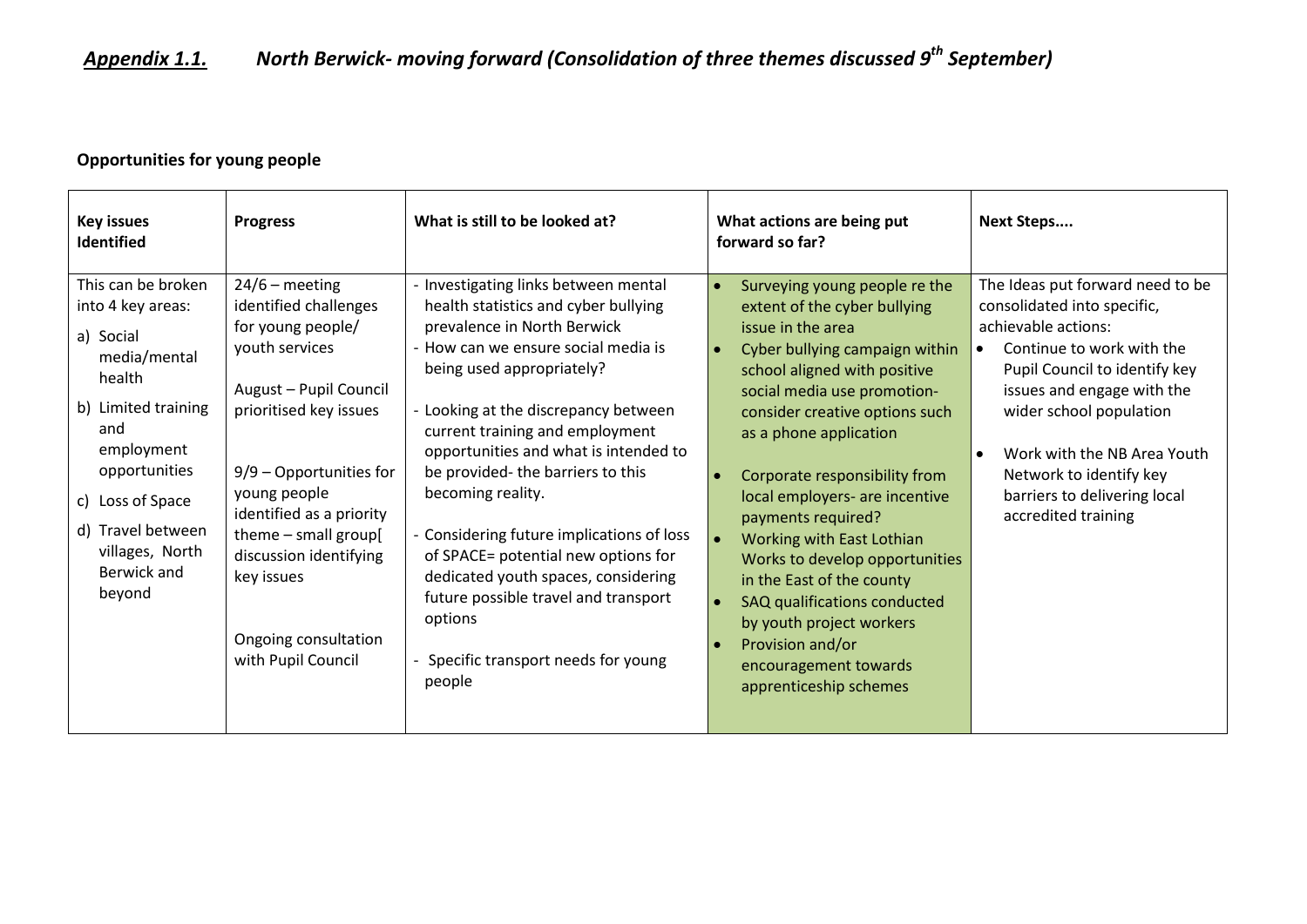# *Appendix 1.1. North Berwick- moving forward (Consolidation of three themes discussed 9th September)*

## **Travel and transport**

| <b>Key issues Identified</b>                                                                                                                                                                                                                             | <b>Progress</b>                                                                                                                                                                                                                                                                                                                                                                                                                                                      | What is still to be looked at /<br>looked at in more detail?                                                                                                                                                                                                                                                                                                                                                                                                                                                                                                                                                                                         | What actions have been put forward so far?                                                                                                                                                                                                                                                                                                                                                                                                                                                                                                                                                                                                                                                                                                                                                                                                                                                                           | <b>Next Steps</b>                                                                                                                                                                                                                                                                                                                                                                                                                                                                                                                                                                                                                           |
|----------------------------------------------------------------------------------------------------------------------------------------------------------------------------------------------------------------------------------------------------------|----------------------------------------------------------------------------------------------------------------------------------------------------------------------------------------------------------------------------------------------------------------------------------------------------------------------------------------------------------------------------------------------------------------------------------------------------------------------|------------------------------------------------------------------------------------------------------------------------------------------------------------------------------------------------------------------------------------------------------------------------------------------------------------------------------------------------------------------------------------------------------------------------------------------------------------------------------------------------------------------------------------------------------------------------------------------------------------------------------------------------------|----------------------------------------------------------------------------------------------------------------------------------------------------------------------------------------------------------------------------------------------------------------------------------------------------------------------------------------------------------------------------------------------------------------------------------------------------------------------------------------------------------------------------------------------------------------------------------------------------------------------------------------------------------------------------------------------------------------------------------------------------------------------------------------------------------------------------------------------------------------------------------------------------------------------|---------------------------------------------------------------------------------------------------------------------------------------------------------------------------------------------------------------------------------------------------------------------------------------------------------------------------------------------------------------------------------------------------------------------------------------------------------------------------------------------------------------------------------------------------------------------------------------------------------------------------------------------|
| a) Integration of<br>public transport -<br>lack of<br>synchronisation<br>between buses and<br>trains<br>b) Active transport-<br>more cycle paths<br>and walkways<br>c) Need for a co-<br>ordinated and<br>creative response<br>to community<br>transport | $24/6$ – meeting<br>identified travel and<br>transport as a key<br>issue<br>$9/9$ – initial small<br>group discussions<br>identifying the scope<br>of the issue<br>Sept. / Oct.<br>- Staff making links<br>with the Community<br>Rail Partnership to<br>map the proposals in<br>the draft action plan<br>against issues<br>identified<br>$-$ staff liaising with<br>core path officers<br>- Staff mapping<br>community transport<br>provision across East<br>Lothian | • Difficulties highlighted for<br>safe travel for wheelchair<br>users (into Edinburgh) or<br>those who are partially<br>sighted<br>• Specific core path<br>requirements across the area<br>- including dual use<br>pavements<br>• Parking and congestion issues<br>in North Berwick Town - and<br>whether there is a need for<br>internal town bus links<br>and/or park and ride/stride<br>locations<br>• Hospital travel - for patients<br>and visitors (Haddington and<br>Edinburgh)<br>• Barriers to cycling to school<br>• Road safety issues $-$<br>particularly on rural roads<br>• Increasing capacity of trains<br>at North Berwick and Drem | Improvement in weekend services eg. Sunday<br>travel to Haddington<br>Town route painted on pavement Eg.<br>dedicated footpaths for children<br>More cycle paths and walkways- to school and<br>to Drem<br>Drem station= urgent improvements needed<br>here- significant barriers for those in a<br>wheelchair and elderly people.<br>Community Shopping bus service - to<br>Haddington and/or North Berwick<br>Need for public toilets at North Berwick<br><b>Station</b><br>North Berwick town bus service, no service for<br>new homes which may cause new congestion.<br>The extension of the North Berwick Rail<br>station to accommodate longer trains<br>More policing for traffic- bringing back the<br>traffic wardens<br>The need for public toilets at the railway<br>station<br>The need for a personable ticket office as<br>opposed to solely automated ticket machines<br>and online ticket purchases | Rationalise the range of<br>potential actions to identify and<br>prioritise realistic short /<br>medium and long term actions<br>Consider Area Partnership<br>representative on the<br><b>Community Rail Partnership</b><br>Work with core path and cycle<br>path officers at ELC to get a<br>ward wide update on planned /<br>stalled and proposed core<br>paths (including maintenance<br>needs)<br>Seek input to the Partnership<br>on the Local Transport Strategy<br>before it is published for<br>consultation<br>Consider establishing a<br><b>Community Transport working</b><br>group - with links across the<br>Area Partnerships |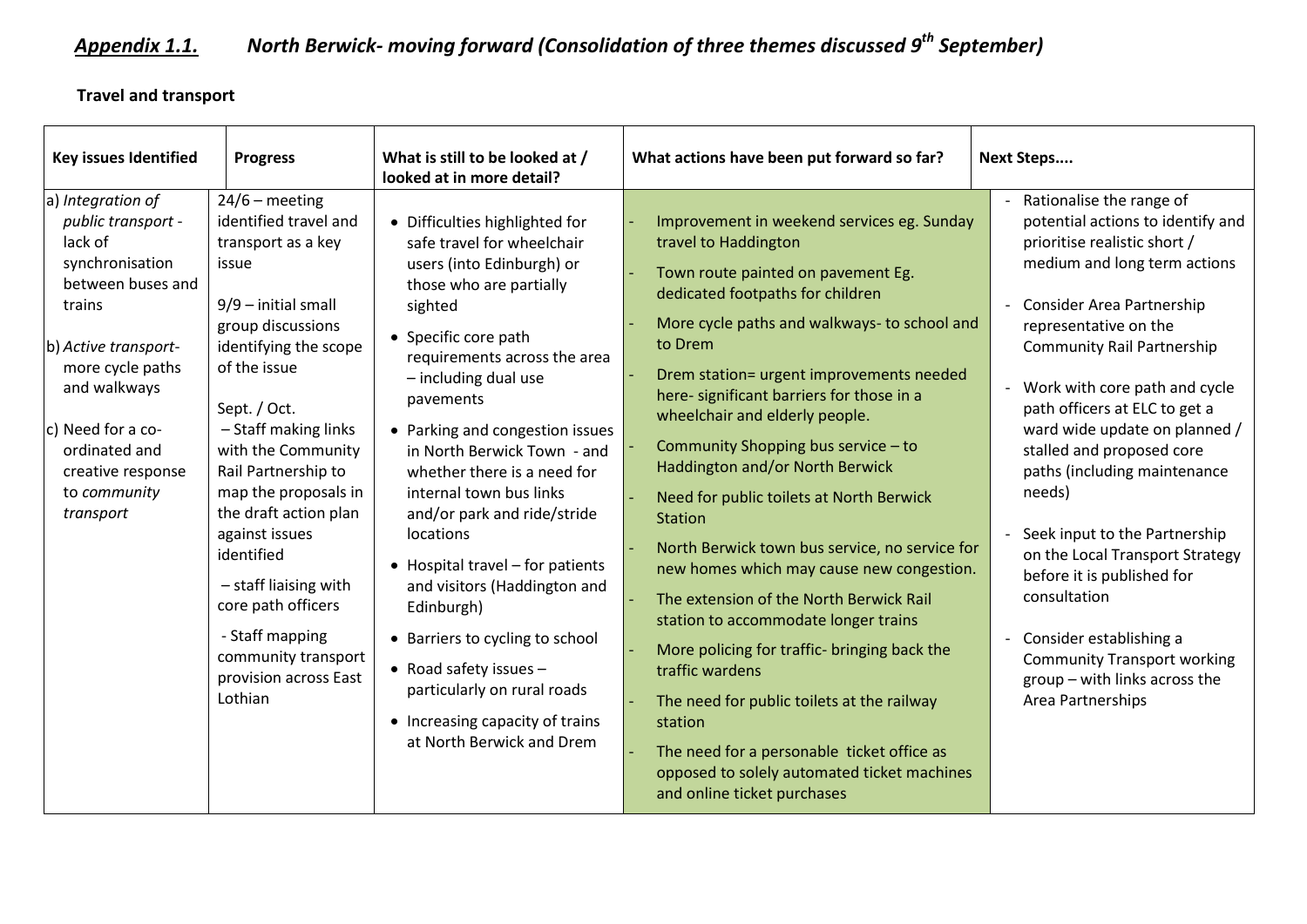# *Appendix 1.1. North Berwick- moving forward (Consolidation of three themes discussed 9th September)*

**Increasing Older Population**

| <b>Key issues</b><br><b>Identified</b>                                                  | <b>Progress</b>                                                                                                                                                                                                                                                   | What is still to be looked at?                                                                                                                                                                                                                                                                                                                                                                                                                                                                                                                                       | What actions are being put<br>forward so far?                                                               | <b>Next Steps</b>                                                                                         |
|-----------------------------------------------------------------------------------------|-------------------------------------------------------------------------------------------------------------------------------------------------------------------------------------------------------------------------------------------------------------------|----------------------------------------------------------------------------------------------------------------------------------------------------------------------------------------------------------------------------------------------------------------------------------------------------------------------------------------------------------------------------------------------------------------------------------------------------------------------------------------------------------------------------------------------------------------------|-------------------------------------------------------------------------------------------------------------|-----------------------------------------------------------------------------------------------------------|
| The number of<br>aged people in the<br>area presents<br>challenges and<br>opportunities | $24/6$ – meeting<br>identified that teh<br>higher proportion of<br>older people in the<br>community meant<br>there were specific<br>local issues here<br>$9/9$ – initial small<br>group discussions<br>began looking at the<br>range of issues this<br>brought up | Map and test service provision -<br>existing and expected- investigate<br>where pressures may be<br>Explore opportunities for social<br>$\bullet$<br>enterprises in the social care field,<br>opportunities that, in turn, can create<br>suitable local employment<br>Discrepancies in funding and<br>arrangements between Day Centres<br>in the ward<br>Is this an issue that should be looked<br>$\bullet$<br>at under the broader theme of health<br>inequalities<br>Impact of changing provisions and<br>the uncertainty regarding the future<br>of the Edington | Develop community<br>strategies= Dementia Initiative<br>Increase number of, and scope<br>of volunteer roles | Ideas need to be put into specific<br>action plans- short-term and long-<br>term and feasibility assessed |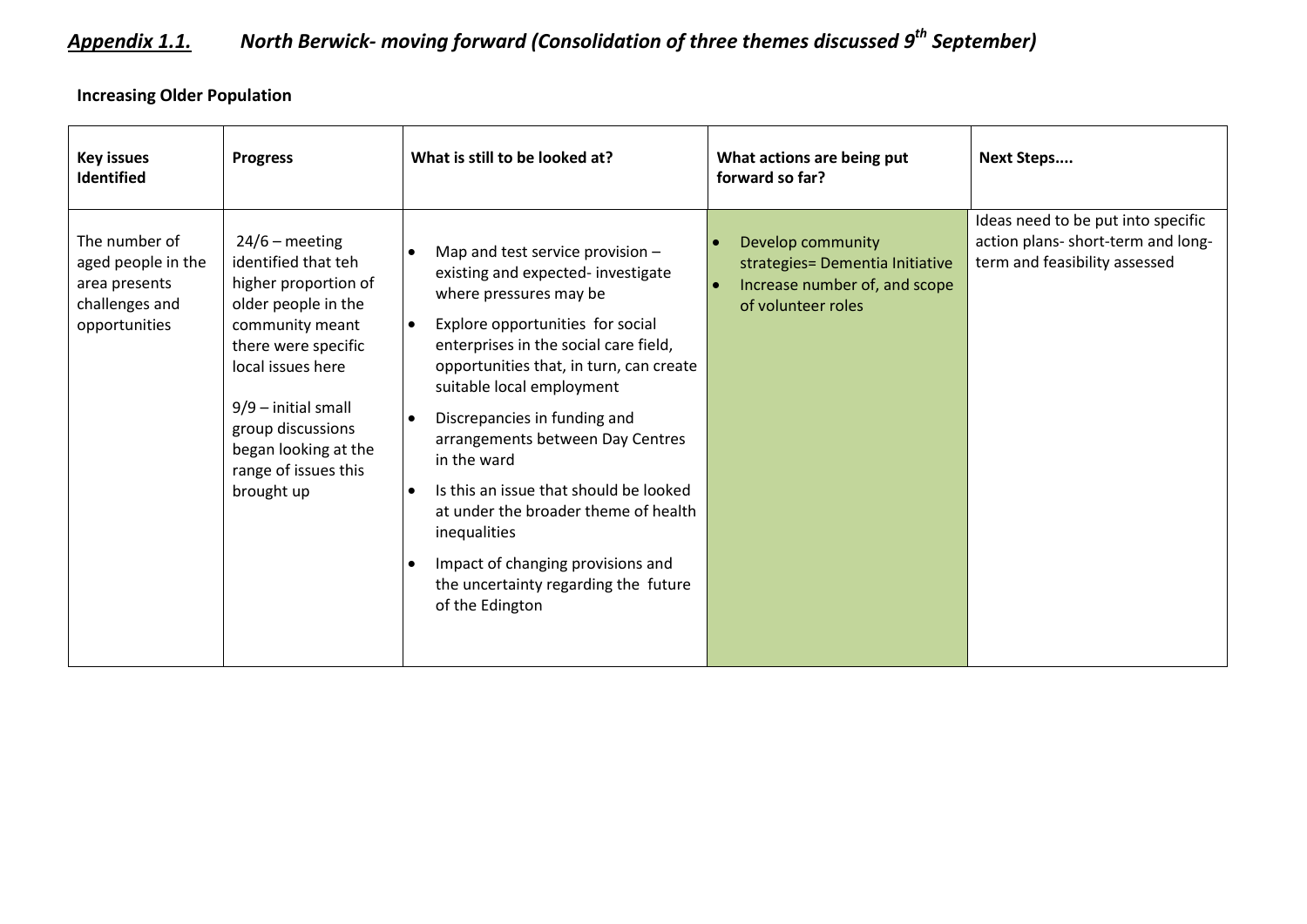|            | <b>Greenspace and the Local Environment</b>                                                               |                                                                                                                      |  |  |
|------------|-----------------------------------------------------------------------------------------------------------|----------------------------------------------------------------------------------------------------------------------|--|--|
|            | <b>Current Issues/Areas of Concern</b>                                                                    | What do we still need to find out?                                                                                   |  |  |
| $\circ$    | Accessibility to the beach: beach wheelchairs, beach matting                                              | Possible impact of Cockenzie developments on the environment<br>$\circ$                                              |  |  |
| $\circ$    | Beach-especially East Beach: is a mess with rubble etc all over it                                        | How to clone/extend NBIB to cover for budget squeeze on<br>$\circ$                                                   |  |  |
| $\circ$    | Sea Erosion at Beaches/Coastal Erosion x 3                                                                | Landscape and Countryside services from ELC                                                                          |  |  |
|            | How is it possible to stop development by stealth?                                                        | How to plan for adequate green space when developers are<br>$\circ$                                                  |  |  |
| $\bigcirc$ | Allotments?                                                                                               | trying to squeeze in every house they can?.                                                                          |  |  |
| $\circ$    | Large Car Park at Rugby Club- (ten minute walk to town): No signs or<br>directions to this space          | New development (s) at Gilsand/Mains Farm-good<br>$\circ$<br>pedestrian/cycle access: developers often plan "sealed" |  |  |
| $\circ$    | Ensure the parks and green spaces remain: No buildings                                                    | developments with too few access points by foot and cycle                                                            |  |  |
| $\circ$    | Beach Car Park charging will encourage dog walkers to use open space<br>areas where there is free parking | What willingness is there in the community to adopt a more<br>O<br>"green" approach: for example car zones           |  |  |
| $\circ$    | Proposed Cockenzie Development x 3                                                                        |                                                                                                                      |  |  |
| $\circ$    | What's happening with the old Council depot at Rodes Farm?: These are                                     |                                                                                                                      |  |  |
|            | nice buildings but unsafe and unsightly in their current state.                                           |                                                                                                                      |  |  |
| $\circ$    | Parking provision (or lack of) at new sports hubs in green space                                          |                                                                                                                      |  |  |
| O          | Still issues of serious dog fouling                                                                       |                                                                                                                      |  |  |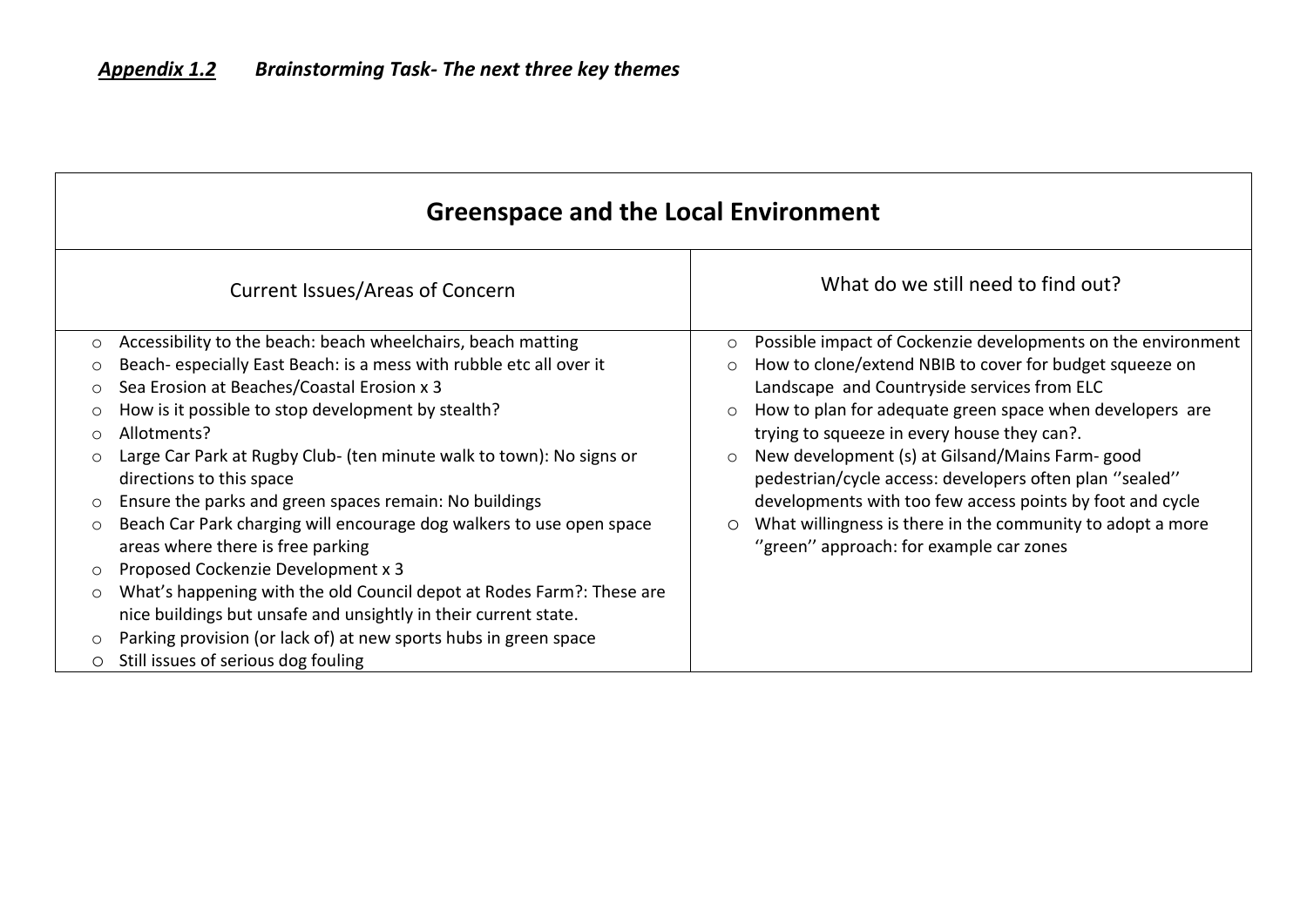| Access to appropriate, Affordable housing                                                                                                                                                                                                                                                                                                                                                        |                                                                                                                                                                                                                                                                                                                                                                                                                                                                                                                                         |  |  |  |
|--------------------------------------------------------------------------------------------------------------------------------------------------------------------------------------------------------------------------------------------------------------------------------------------------------------------------------------------------------------------------------------------------|-----------------------------------------------------------------------------------------------------------------------------------------------------------------------------------------------------------------------------------------------------------------------------------------------------------------------------------------------------------------------------------------------------------------------------------------------------------------------------------------------------------------------------------------|--|--|--|
| <b>Current Issues/Areas of Concern</b>                                                                                                                                                                                                                                                                                                                                                           | What do we still need to find out?                                                                                                                                                                                                                                                                                                                                                                                                                                                                                                      |  |  |  |
| Allow local connection for social support<br>$\circ$<br>Developers don't allow for affordable housing<br>O<br>Still not enough local affordable houses: always expensive<br>$\circ$<br>developments<br>Affordable housing should be for people already living in area<br>$\circ$<br>or working in the area<br>Local, affordable housing for people resident or working in<br>$\circ$<br>the area | How much sway do we have in setting the prices of an affordable house?<br>$\circ$<br>How to regulate existing housing to accommodate low rental: reduce impact of<br>$\circ$<br>booming 2 <sup>nd</sup> Home market: Start up of local housing association<br>How to build community not just houses: tendency for developers to build<br>$\circ$<br>homogenous ghettos<br>What type of housing is required:? One, two, three bedrooms<br>$\circ$<br>If we build/develop affordable housing- will the transport links exist?<br>$\circ$ |  |  |  |